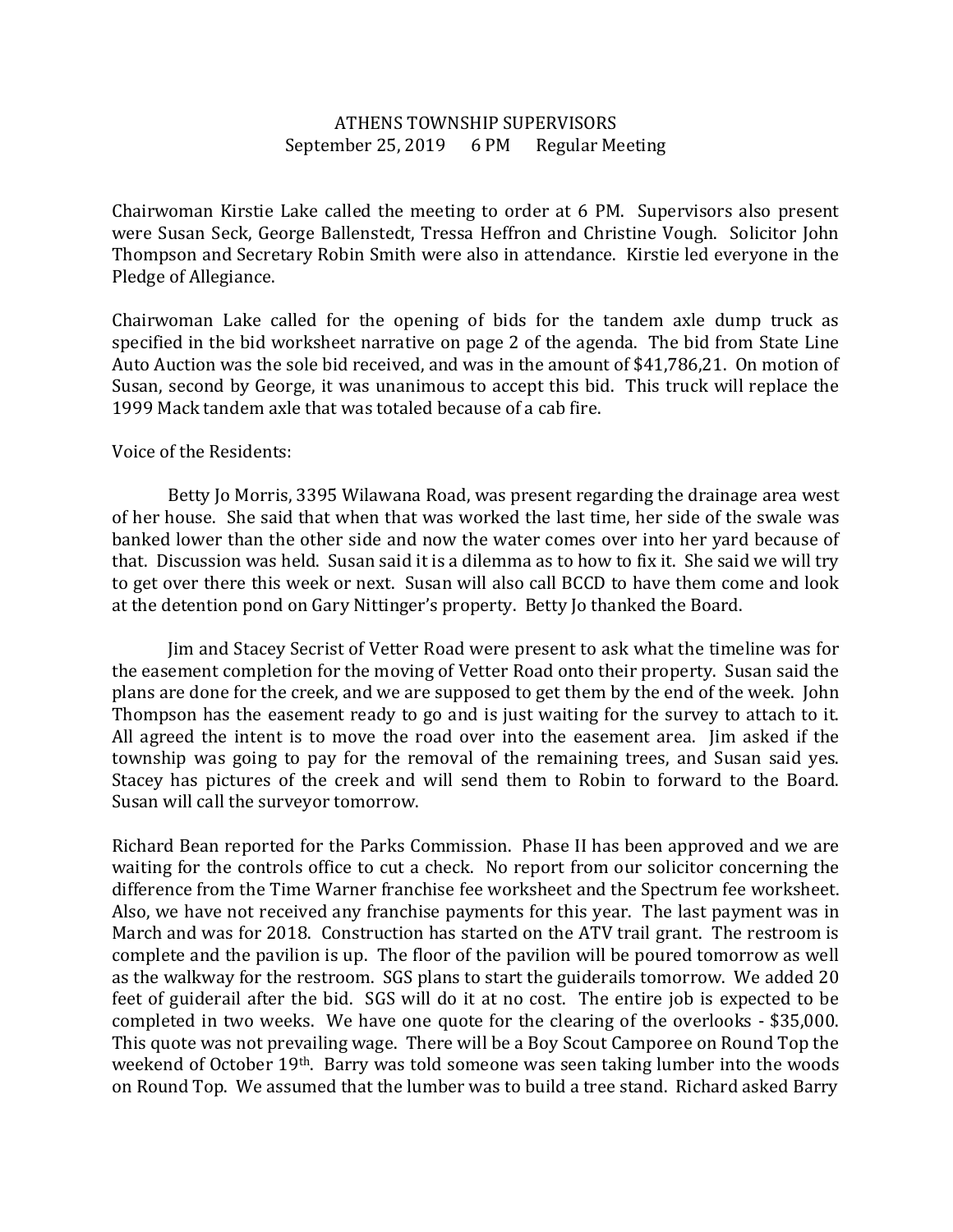Page Two Athens Township Supervisors September 25, 2019

to report it to the Police Department and let them handle it. Our game camera has also seen vehicle headlights at night in the park.

ATVFC Fire Chief, Bryan Farr, was present with his report. He said the company has been asked to help with the Bradford County Half Marathon on October  $5/6$ <sup>th</sup>. Since this will be in a non-emergent capacity, he needs to have Board approval for this., On motion of Tressa, second by Kirstie, it was unanimous to approve the fire company's participation. Two fire police applications (for Michael Maurey and Jediah Yale) have been approved by the fire company and by Chief Clink. They now need to be approved by the Board of Supervisors. On motion of Kirstie, second by Tressa, it was unanimous to approve both applications.

On motion of Kirstie, second by Tressa, it was unanimous to adopt Resolution 2019-12, adopting the updated Athens Township Emergency Operations Plan dated September, 2019.

Road inspection was set for Saturday, October 26th to begin from the Athens Township Building at 9 AM.

On motion of Christine, second by Tressa, it was unanimous to set Trick-or-Treat night as October 31, 2019 from 6 – 8 PM in Athens Township.

On motion of Kirstie, second by Christine, it was unanimous to approve the junkyard inspections for both junkyards and to have Robin send out the license renewals.

John Thompson passed out drafts of the Secrist/Vetter Road easement and the Noise Ordinance. He asked the Board to review these drafts for our next meeting.

Robin had been working on our insurance renewal with Steve Sumner and discussion was held as to cyber insurance. Steve sent Robin an application for that, and it requires us to have a Corporate Use Policy for Digital Resources. Kai had forwarded one to Robin that John Thompson will work on for our next meeting. He will email it to us prior to the meeting for review.

On motion of Kirstie, second by George, it was unanimous to cast our ballot for Michel Keller to serve as PSATS UC Trustee.

On motion of George, second by Susan, it was unanimous to execute the Supplemental Engineering Agreement for the Thomas Avenue bridge project.